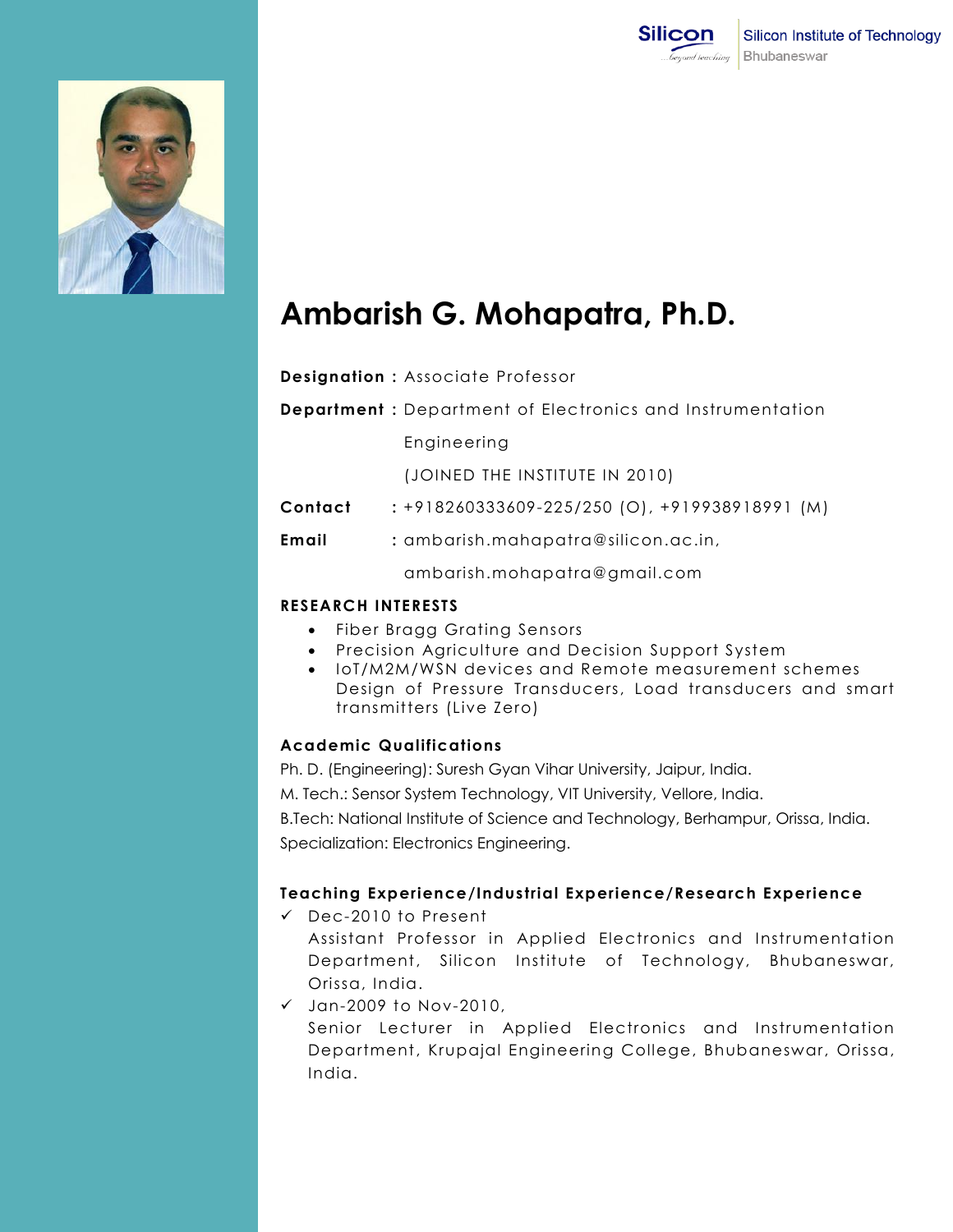#### **JOURNAL& CONFERENCES**

#### **CONFERENCES:**

- 1. D. R. Nayak, A. G. Mohapatra, B. Keswani, A. Mohanty, P. K. Tripathy and A. K. Samantaray, "IoT enabled predictive maintenance of diesel generator in the context to Industry 4.0," *2021 IEEE 19th OITS International Conference on Information Technology (OCIT)*, 2021, pp. 364-368, doi: 10.1109/OCIT53463.2021.00078.
- 2. Ambarish G. Mohapatra, Pradyumna Kumar Tripathy, Maitri Mohanty, Ashish Khanna, "Fiber Bragg Grating (FBG) sensor for the monitoring of Cardiac Parameters in healthcare facilities", in Proceedings of 2nd Doctoral Symposium on Computational Intelligence (DoSCI-2021), Springer, Lucknow, India, 2021.
- 3. Ambarish G. Mohapatra, Pradyumna Kumar Tripathy, Maitri Mohanty, Ashish Khanna, "IoT enabled distributed cardiac monitoring using Fiber Bragg Grating (FBG) sensing technology", in Proceedings of 2nd Doctoral Symposium on Computational Intelligence (DoSCI-2021), Springer, Lucknow, India, 2021.
- 4. Bright Keswani, Prity Vijay, Narayan Nayak, Poonam Keswani, Saumyaranjan Dash, Laxman Sahoo, Tarini Ch. Mishra, Ambarish G. Mohapatra, "Imbalanced Dataset Performance Hindrance Challenge for Machine Learning Classification Algorithms", Proceedings of the International Conference on Innovative Computing and Communication (ICICC-2019), Springer Series: Advances in Intelligent Systems and Computing, Pages In-Press, First Online: 29 February 2020.

DOI: https://doi.org/10.1007/978-981-15-1286-5.38. Scopus

- 5. Saroj Kumar Lenka, Ambarish G. Mohapatra," Gradient Descent with Momentum based neural network pattern classification for the prediction of soil moisture content in Precision Agriculture", Proceedings of the IEEE International Symposium on Nanoelectronic and Information Systems (iNIS), Pages 63-66, 21-23 December 2015. Scopus
- 6. Ambarish G. Mohapatra, Saroj Kumar Lenka, "Hybrid Decision Model for Weather Dependent Farm Irrigation Using Resilient Backpropagation based Neural Network Pattern Classification and Fuzzy Logic", Proceedings of the Springer Smart Innovation, Systems and Technologies (SIST) Book series, Chapter 30, Pages 1-12, 2016. Scopus
- 7. Ambarish G. Mohapatra, Saroj Kumar Lenka, "Neural Network Pattern Classification and Weather Dependent Fuzzy Logic Model for Irrigation Control in WSN Based Precision Agriculture", ICISP-2015, Proceedings of the Elsevier Procedia Engineering, Volume 78, Pages 499-506, 2016.
- 8. S.G. Mohapatra, A.G. Mohapatra, Dept. Electronics & Telecommunication Engineering, Silicon Institute of Technology, Bhubaneswar, India, S.K. Lenka, "Cyclostationarity based windowing method for spectrum sensing in cognitive radio networks", IEEE International Conference on Information Communication and Embedded Systems (ICICES), Pages 603-608, 2013.
- 9. Subhashri G. Mohapatra, Ambarish G. Mohapatra, Dr. S. K. Lenka, "Performance Evaluation Of Cyclostationary Based Spectrum Sensing In Cognitive Radio Network", Pages 90-97, IEEE IMAQ4S 2013.
- 10. Saroj Kumar Lenka, Ambarish G. Mohapatra, "A Study on MOEMS based MicroSpectrometer for Real-Time Precision Agriculture Application", International Conference on Technical and Executive Innovation in Computing and Communication (TEICC 2012), Pages 490-493, 2012.
- 11. Nalini Singh, Ambarish G. Mohapatra, Biranchi Narayan Rath and Gurukalyan Kanungo, "Breast cancer mass detection in Mammograms using K-means and fuzzy C-means clustering", 4th IEEE ICCSIT, Chengdu, China, Volume 6, Number 3, Pages 122-126, 2011.
- 12. Dr. Saroj Ku. Lenka, Ambarish G. Mohapatra, Sasmita Nayak, "Wireless Sensor Network used for monitoring the quality of drinking water", National Seminar on "24th National Convention of IPHE (I) (Institute of Public Health Engineers, Govt. Of India) in Bhubaneswar", Pages 105-113, February-2011.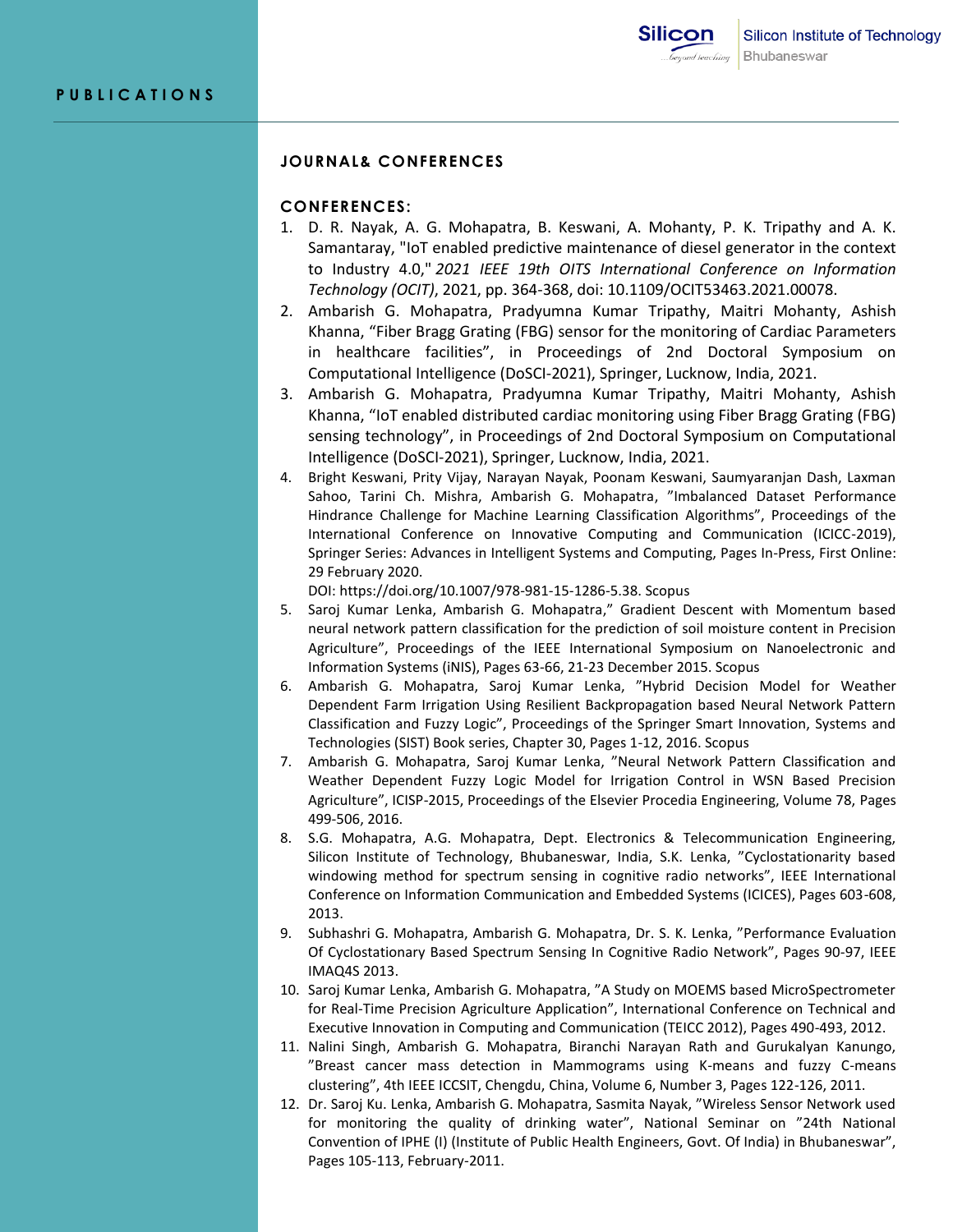- 13. Neeta Kiran, Ambarish G. Mohapatra, "Towards A Distributed Data Mining System for Tourism Industry", National Conference on "Future Trends on Data Mining" at Gandhi Engineering College, Bhubaneswar, May-2010.
- 14. Dr. Saroj Ku. Lenka, Ambarish G. Mohapatra, Sidharth Das and Sonali Pradhan, "Wireless sensor network based cattle health monitoring system for early detection of disease", IEEE ICINC 2010, Malaysia, Volume 2, Pages 337-341, May 2010.

## **JOURNALS:**

- 1. Ambarish G. Mohapatra, Jaideep Talukdar, Tarini Ch. Mishra, Sameer Anand, Ajay Jaiswal, Ashish Khanna and Deepak Gupta, "Fiber Bragg Grating sensors driven structural Health Monitoring by using Multimedia-enabled IoT and Big Data Technology", Multimedia Tools and Applications, Springer, 2021.
- 2. Ambarish G. Mohapatra, Ashish Khanna, Deepak Gupta, Maitri Mohanty, Victor Hugo C. de Albuquerque, An Experimental Approach to Evaluate Machine Learning Models for the Estimation of Load Distribution on Suspension Bridge using FBG Sensors and IoT, Computational Intelligence, Willy, In-Press, July 2020. Indexed and Abstracted: Sci-E, Scopus.
- 3. Ajaya K. Tripathy, Pradyumna K. Tripathy, Ambarish G. Mohapatra, Niranjan K Ray, Saraju P Mohanty, WeDoShare: A Ridesharing Framework in Transportation Cyber-Physical System for Sustainable Mobility in Smart Cities, IEEE Consumer Electronics Magazine, Volume: 9, Issue: 4, 1st July 2020. Indexed and Abstracted: Sci-E, Scopus. (DOI: 10.1109/MCE.2020.2978373)
- 4. Ajaya K. Tripathy, Ambarish G Mohapatra, Saraju P. Mohanty, Elias Kougianos, Amit M. Joshi, Gautam Das, EasyBand: A Wearable for Safety-Aware Mobility during Pandemic Outbreak, IEEE Consumer Electronics Magazine, 13 May 2020. Indexed and Abstracted: Sci-E, Scopus. (DOI: 10.1109/MCE.2020.2992034)
- 5. Bright Keswani, Ambarish G. Mohapatra, Poonam Keswani, Ashish Khanna, Deepak Gupta, Joel J P C Rodrigues, Improving Weather Dependent Zone Specific Irrigation Control Scheme in IoT and BigData Enabled Self Driven Precision Agriculture Mechanism, Enterprise Information Systems, Print ISSN: 1751-7575, Online ISSN: 1751-7583, Taylor & Francis, Pages 1-23, 2020. Indexed and Abstracted: Sci-E, Scopus. (DOI: https://doi.org/10.1080/17517575.2020.1713406)
- 6. Ambarish G. Mohapatra, Bright Keswani, Shivani Nanda, Abhishek Ray, Ashish Khanna, Deepak Gupta, Poonam Keswani, Precision local positioning mechanism in underground mining using IoT-enabled WiFi platform, International Journal of Computers and Applications, ISSN: 1206-212X (Print) 1925-7074 (Online), Taylor & Francis, Pages 1-12, 2018.
- 7. Bright Keswani, Ambarish G. Mohapatra, Amarjeet Mohanty, Ashish Khanna, Joel J. P. C. Rodrigues, Deepak Gupta, Victor Hugo C. de Albuquerque, Adapting Weather Conditions Based IoT Enabled Smart Irrigation Technique in Precision Agriculture Mechanisms, Neural Computing and Applications, Springer, Pages 1–16, 2018.
- 8. Ambarish G. Mohapatra, Dr. Bright Keswani, Dr. Saroj Kumar Lenka, "Neural Network and Fuzzy Logic Based Smart DSS Model for Irrigation Notification and Control in Precision Agriculture", Proceedings of the National Academy of Sciences, India Section A: Physical Sciences, Springer, Volume 6, Issue 24, Pages 1-10, 2018.
- 9. Ambarish G. Mohapatra, Saroj Kumar Lenka, "Hybrid Decision Support System using PLSR-Fuzzy Logic for GSM based Site Specific Irrigation Notification and Control in Precision Agriculture", International Journal of Intelligent Systems Technologies and Applications, Inderscience, Volume 15, Issue 1, Pages 4-18, 2016.
- 10. Ambarish G. Mohapatra, Saroj Kumar Lenka, "Neuro-Fuzzy-Based Smart DSS for Crop Specific Irrigation Controland SMS Notification Generation for Precision Agriculture", International Journal of Convergence Computing, Inderscience, Volume 2, Issue 1, Pages 3- 22, 2016.
- 11. Laxmi Shaw, Sangeeta Bagha, Ambarish G. Mohapatra, and Narayan Nayak Member, "Kernel Approach on Detection of Ethanol Concentration Using ZnO Gas Sensor", International Journal of Machine Learning and Computing, Volume 2, Issue 1, Pages 71-75, February 2012.
- 12. Nalini Singh, Ambarish G Mohapatra, Biranchi Narayan Rath, and Guru Kalyan Kanungo, "GUI Based Automatic Breast Cancer Mass and Calcification Detection in Mammogram Images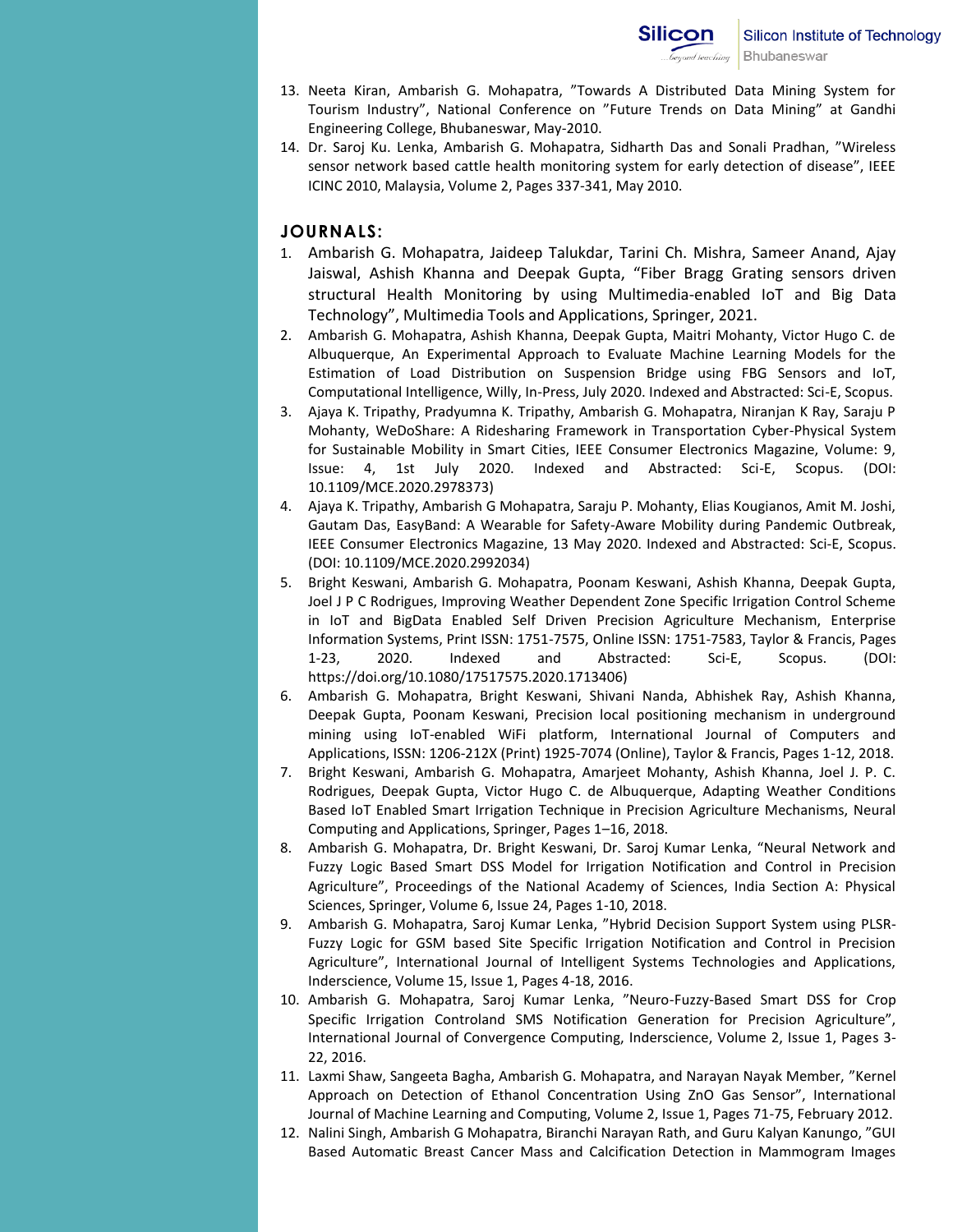using K-means and Fuzzy C-means Methods", International Journal of Machine Learning and Computing, Volume 2, Issue 1, Pages 7-12, February 2012.

- 13. Ambarish G. Mohapatra, Saroj kumar lenka, "Motion artifact cancellation in ambulatory ECG measurement System for the detection of cardiac diseases", Advances in computational research, Volume 3, Issue 1, Pages 42-49, December 2011.
- 14. Saroj kumar lenka, Ambarish G. Mohapatra, "Linear Discriminant Analysis Based Sensing Characteristics Study of ZnO thick film Gas Sensor", Advances in computational research, Volume 3, Issue 1, Pages 31-36, December 2011.
- 15. Ambarish G Mohapatra, "Computer Vision Based Smart Lane Departure Warning System for Vehicle Dynamics Control", Sensors & Transducers Journal, International Frequency Sensor Association (IFSA), Volume 132, Issue 9, Pages 122-135, September 2011.
- 16. Ambarish G Mohapatra, "Design and Implementation of Diaphragm Type Pressure Sensor in a Direct Tire Pressure Monitoring System (TPMS) for Automotive Safety Applications", International Journal of Engineering Science and Technology" (IJEST), Volume 3, Issue 8, Pages 6514-6524, August 2011 Edition.
- 17. Ambarish G Mohapatra, Biranchi N. Rath, "Pattern Recognition Based Discrimination of Ethanol Concentration Using ZnO Thick-Film Gas Sensor for the Detection and Warning of Drunken Driving", International Journal of Engineering Science and Technology" (IJEST), Volume 3, Issue 6, Pages 4604-4613, June 2011 Edition.
- 18. Nalini Singh, Ambarish G Mohapatra. "Breast Cancer Mass Detection in Mammograms using K-means and Fuzzy C-means Clustering". International Journal of Computer Applications (IJCA), Volume 22, Issue 2, Article 3, Pages 15-21, May 2011, Accepted by Villanova University Digital library, Villanova, PA, USA.

# **BOOK CHAPTER PUBLICATIONS**

- 1. Bright Keswani, Ambarish G. Mohapatra, Tarini Ch. Mishra, Poonam Keswani, Pradeep Ch. G. Mohapatra, Md Mobin Akhtar, Prity Vijay, World of Virtual Reality (VR) in Healthcare, Advanced Computational Intelligence Techniques for Virtual Reality in Healthcare, Studies in Computational Intelligence (Springer Book Series), Volume 875, Pages 1-23, Dec-2019, ISBN 978-3-030-35251-6.
- 2. Bright Keswan, Tarini Ch. Mishra, Ambarish G. Mohapatra, Poonam Keswani, IoT Security and Privacy Preservation, Security Designs for the Cloud, IoT and Social Networking, Scrivener Publishing, Feb-2020, ISBN: 9781119592266.
- 3. Bright Keswani, Ambarish G. Mohapatra, Tarini Ch. Mishra, Poonam Keswani, Priyatosh Sahu, Anish Kumar Sarangi, IDA with Space Technology and Geographic Information System, Intelligent Data Analysis: From Data Gathering to Data Comprehension, Willy, Pages 173- 197, March-2020, ISBN: 9781119544456.
- 4. Bright keswani, Poonam keswani, Prity Bihar, Ambarish G. Mohapatra, Hybridization Preprocessing and Re-sampling Technique (HPRT) based Neural Network Approach for Credit Card Fraud Detection, Bright keswani, Poonam keswani, Prity Bihar, Ambarish G. Mohapatra, Taylor & Francis, Chapter 6, November 2020, Hard ISBN: 9781771889308.

# **PATENT FILED**

- 2021 Ambarish Gajendra Mohapatra, Ashish Khanna, Deepak Gupta, Maitri Mohanty, Pradyumna Tripathy, Poonam Rani, and Piyush Kumar Pareek, Performance Enhancement of Polymer Deposited FBG Sensor for Cardiac Parameter Monitoring in MRI Environment, Application No. 202131001862 A
- 2018 National Patent Filed (Indian) "A Wireless Sensor Network (WSN) for IoT Based Agriculture Applications". File Number: 30687/DEL/2018 dt. 17/11/2018
- 2018 National Patent Filed (Indian) "A System For Precision Local Positioning Mechanism In Underground Mining Using IoT Enabled Wi-Fi Platform". File Number: 30687/DEL/2018 dt. 17/11/2018
- 2016 National Patent (Indian) "Smart Agriculture: WSN with GSM for Automation and Control of Vegetation, Irrigation and Flood in Precision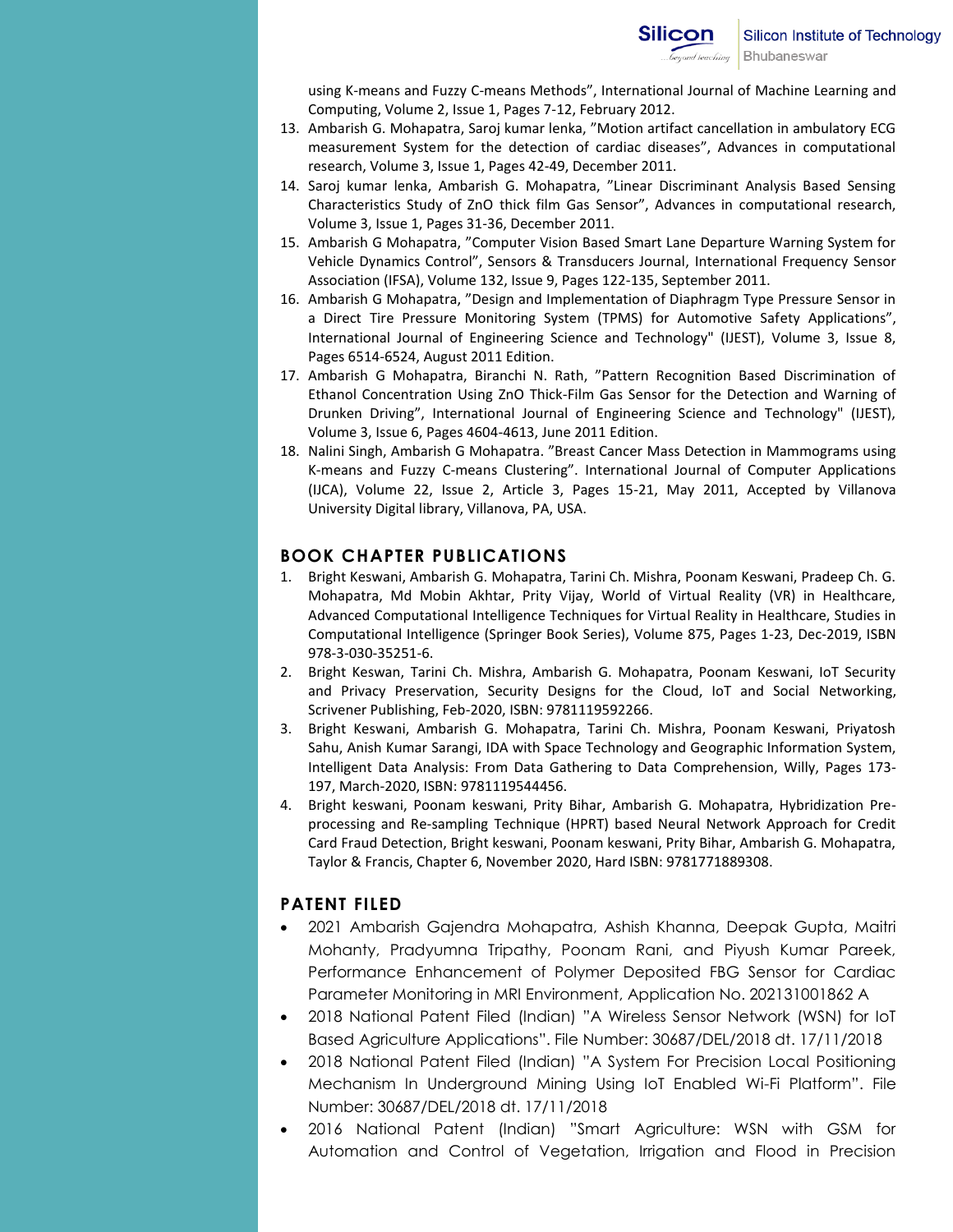Agriculture". File Number: 2670/DEL/2014 dt. 17/09/2014. Published on: 25/03/2016, Journal Number: 13/2016

# **PHD SCHOLARS**

- 2019 Mrs. Maitri Mohanty, Research Area: IoT and Distributed FBG sensor in Healthcare, GIET University, Gunupur, Odisha, India. (Status: On-Going)
- 2020 Mr. Saurjyadipta Samantaray, Research Area: High Performance Envelop Tracking Power Amplifier for 5G Communication, Biju Patnaik University of Technology (BPUT), Odisha, India. (Status: On-Going)
- 2021 Mr. Deepak Ranjan Nayak, Research Area: Predictive maintenance of machines, University of Technology, Jaipur, India. (Status: On-Going)
- 2022 Mr. Narayan Nayak, Research Area: IoT and FBG sensors for prognostics maintenance, Silicon Institute of Technology, Bhubaneswar, Odisha, India. (Status: On-Going)

# **AWARDS**

- 2013–2016 Career Award For Young Teachers (CAYT) for the project on "Wireless Sensor Network in Precision Agriculture" sponsored by All India Council Technical Education (AICTE), New Delhi, India.
- 2020-2021 University Foundation Day Award-2020 by Biju Patnaik University of Technology, Odisha, India in the discipline of engineering and technology for research publications. Received on: 21st November 2020.

# **RESEARCH PROJECTS**

## **External Research Projects**

- 2013–2016 (Completed): Research project "Wireless Sensor Network in Precision Agriculture" sponsored by All India Council Technical Education (AICTE), New Delhi, India.
- 2019–2020 (Completed): Research project "Design and Development of Fibre Bragg Grating Based Cardiac Probe for MRI Environment" under TEQIP-III Collaborative Research Initiative Scheme (CRIS) scheme sponsored by TEQIP-III BPUT Odisha.

## **Institute Research Projects**

- 2019–2020 (Completed): Research project "Design and Development of packaged FBG sensors for real-time monitoring of strain as well as temperature" under Silicon Research Promotion Scheme (SRPS) scheme sponsored by Silicon Institute of technology, Bhubaneswar, India.
- 2018–2019 (Completed): Research project "Characterization of FBG sensor and preliminary interrogation technique" under Silicon Research Promotion Scheme (SRPS) scheme sponsored by Silicon Institute of technology, Bhubaneswar, India.
- 2014–2015 (Completed): Research project on "WSN Design for Precision Agriculture" under Silicon Research Promotion Scheme (SRPS) scheme sponsored by Silicon Institute of technology, Bhubaneswar, India.
- 2014–2015 (Completed): Research project on "Smart Eye for Monitoring and Control of Plant Conditions" under Silicon Research Promotion Scheme (SRPS) scheme sponsored by Silicon Institute of technology, Bhubaneswar, India.

# **BOOK PUBLICATIONS**

- 2011 Mr. Ambarish G. Mohapatra and Dr. Saroj Lenka, A Comprehensive Course on LabVIEW (Practical Approach to WSN using LabVIEW), Lambert Academic Publishing, LLC.
- 2011 Subhashri G.Mohapatra and Mr. Ambarish G. Mohapatra, Spectrum sensing in cognitive radio: Use of cyclo-stationary detector followed by windowing technique, Lambert Academic Publishing, LLC.